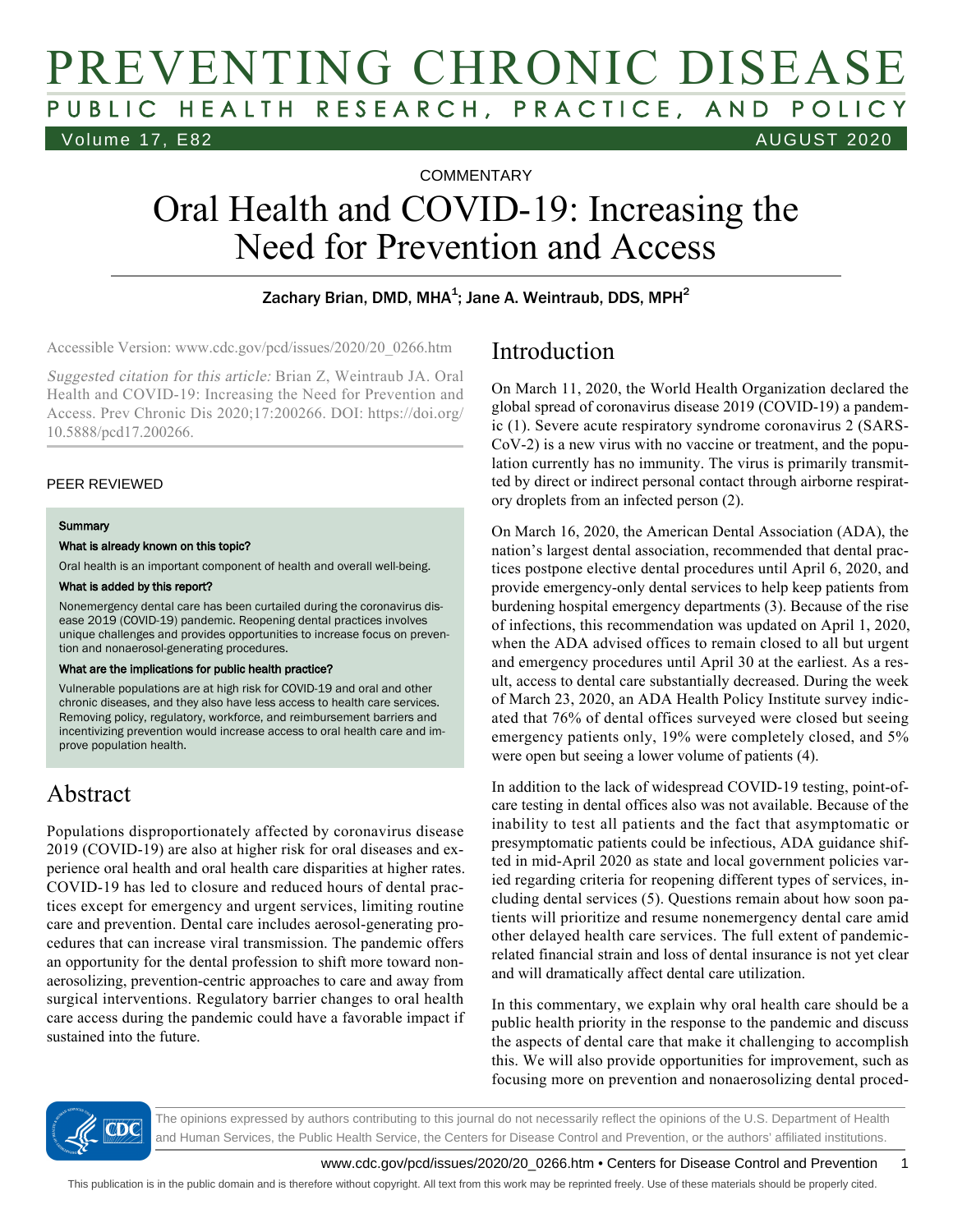ures and the means by which to increase access to affordable, more equitable care for vulnerable populations.

# Importance of Oral Health

In 2000, the first and only Surgeon General's Report on Oral Health (the second is in progress) made clear that oral health is part of overall health and well-being (6). The mouth is indispensable to eating, speaking, smiling, and quality of life. The most prevalent oral conditions are dental caries and periodontal diseases, and they are largely preventable (7). Dental caries is the most common chronic childhood disease and continues into adulthood. Among US adults, 2011–2014 national data indicate that 32.7% had untreated dental caries (8). Furthermore, according to weighted averages from 2009 through 2014, 42% of adults aged 30 or older had periodontitis (9). Oral disease is unevenly distributed in the population by race and ethnicity (Table 1). The progression of oral disease can cause pain, infection, and sepsis, and treatment is expensive. In addition to primary prevention, in early stages the progression can be reversed or arrested with appropriate oral hygiene, fluoride exposure, dental sealants, changes in diet, and other measures.

### Populations With Oral Health and Chronic Disease Disparities: COVID-19 Puts Both at Increased Risk

Populations at higher risk for many chronic diseases are similar to those at higher risk for developing oral diseases. Common risk factors include stress, poor diet, alcohol and tobacco use, substance misuse, behavioral health issues, domestic violence, and poverty. Many of these factors have been heightened during the pandemic. These and other social determinants of health lead to both exacerbation of chronic disease and poor oral health outcomes (13).

Populations vulnerable to COVID-19, including those in low socioeconomic groups, minority groups, older adults, low-literacy individuals, those in rural areas, and the uninsured are also at increased risk for oral disease and associated systemic health problems (14). Minority populations are especially at risk during the COVID-19 pandemic. The Centers for Disease Control and Prevention (CDC) notes that "non-Hispanic blacks, Hispanics, and American Indians and Alaska Natives generally have the poorest oral health of any racial and ethnic groups in the United States," (15) and these same populations have disproportionately higher incidence of COVID-19–related infection and death (16).

Among those hospitalized with COVID-19, diabetes and cardiovascular disease are 2 of the most prevalent underlying comorbidities, according to the CDC (17). Periodontal disease is associated with diabetes and cardiovascular disease, although causality is difficult to ascertain because of confounding evidence, and few randomized trials or longitudinal studies have been conducted on the effects of treatment (18,19).

Researchers note, "The COVID-19 pandemic has alarming implications for individual and collective health and emotional and social functioning" and that "health care providers have an important role in monitoring psychosocial needs and delivering psychosocial support to their patients" (20). Research suggests a strong association between oral health conditions like erosion, caries, and periodontal disease and mood conditions like stress, anxiety, depression, and loneliness (21). There are other potential connections downstream between COVID-19 and oral health. With the COVID-19 pandemic's impact on mental health, pandemic-related increases in oral health risk factors, and anticipated declines in per capita dental visits, increasing integrated practice and referrals between dental providers and behavioral health providers will be prudent. Similarly, increased efforts to more effectively integrate dental programs focused on prevention, screening, and risk assessment within primary care, obstetrics and gynecology, and pediatric offices should be pursued to expand access to oral health services for vulnerable populations (22).

### COVID-19 and Oral Health Disparities in Access to Care

Access to oral health care is especially limited for populations at high risk for COVID-19. Patients with symptoms of COVID-19 are advised "to avoid nonemergent dental care" (23). Providers are advised, "if possible, [to] delay dental care until the patient has recovered" (23).

More than 49 million US residents live in areas designated by the Health Resources and Services Administration as Dental Health Professional Shortage Areas (24). This shortage has been compounded by the COVID-19 pandemic, which has resulted in limited preventive dental services in the interest of public health safety. Emergency departments, a less-than-ideal but common treatment destination for those facing oral health care access disparities, have also seen a significant drop in visits for health problems unrelated to COVID-19 (25). School-based oral health programs, such as effective dental sealant programs to prevent dental caries — the only source of preventive oral health care for many children in vulnerable populations — have similarly been suspended because of government-mandated school closures (26). Nationally, children in low-income families and at higher risk of caries are less likely to receive sealants than children in higherincome families, at 39% and 46%, respectively (27).

The opinions expressed by authors contributing to this journal do not necessarily reflect the opinions of the U.S. Department of Health and Human Services, the Public Health Service, the Centers for Disease Control and Prevention, or the authors' affiliated institutions.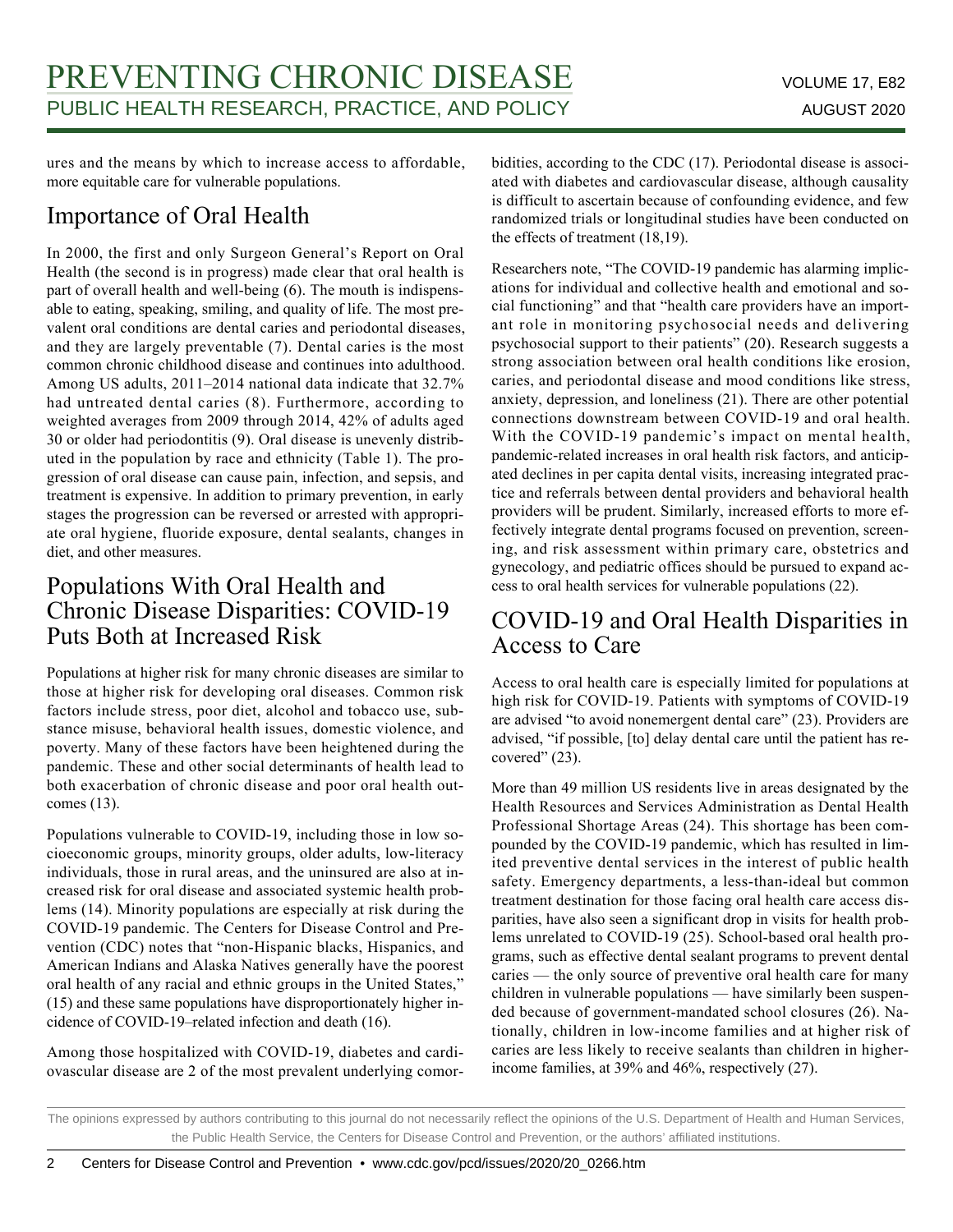Access disparities are particularly acute for poor and minority populations. Researchers note that "poor and minority children are substantially less likely to have access to oral health care than their nonpoor and nonminority peers" (14). These populations are also more likely to lack dental insurance. A 2020 report notes, "The oral health care safety net is expected to cover . . . one-third of the US population, notably those who are low-income, uninsured, and/ or members of racial/ethnic minority, immigrant, rural, and other underserved groups" (28). Many of these populations, which often rely on Medicaid dental benefits, have seen their access restricted or eliminated by reductions in this vital coverage. In 2020 it was reported that "in response to fiscal challenges, many states have reduced or eliminated Medicaid dental coverage over the past decade, with a concurrent 10% decline in oral health care utilization among low-income adults" (28). Among those in at-risk populations who do have dental benefits under Medicaid, the same report notes there is often "difficulty finding Medicaid-contracted dental providers, because only 20% of dentists nationwide accept Medicaid" (28). We can reasonably anticipate a worsening of these trends as the COVID-19 pandemic takes a large proportion of state budgets.

### COVID-19 and Dental Care: Aerosol-Generating Procedures Create Risk

Dental professionals have been practicing increased infection control and taking universal precautions since the 1980s HIV epidemic (29). Nevertheless, oral health professionals are among those occupations at the highest risk for COVID-19, as reported by The New York Times (30). Dental care personnel face challenges because of their proximity to infected patients. These patients' mouths are open and unmasked during treatment, significantly increasing the potential for direct and indirect exposure to infectious materials. The Occupational Safety and Health Administration designates the performance of aerosol-generating procedures on known or suspected COVID-19 patients as "very high risk" (31). Shortages of personal protective equipment (PPE) and the use of instruments and equipment that generate aerosols containing oral and respiratory fluids only compound the risk (23). Two of the highest aerosol-creating procedures involve inventions that have been considered major advances in dental practice, because they are faster and less painful for the patient: the high-speed handpiece with its water spray coolant and the ultrasonic scaler used by hygienists to remove hard deposits on teeth (32). These dental procedures have become problematic during the pandemic, providing an opportunity to shift to nonaerosolizing procedures and a greater focus on prevention (23,33).

# Going Forward: Opportunities

### Focus on prevention and promote nonaerosolgenerating dental procedures

Prevention is a cornerstone of public health. The COVID-19 pandemic presents an opportunity for the dental profession to shift from an approach focused on surgical intervention to one emphasizing prevention. Embracing nonsurgical, nonaerosolizing caries prevention and management will be critical in this endeavor. The profession has always supported community water fluoridation, and dental hygienists are considered prevention experts (34,35). However, the dental compensation model is based on providing expensive, restorative procedures that are financially out of reach for many people.

Guidelines have been developed to shift the dental care paradigm to a more preventive focus (36–40). Strategies include reduction in common risk factors such as tobacco and alcohol use, promotion of a healthy diet low in sugars, community water fluoridation, topical fluorides, and promotion of oral health in community settings. These oral health messages and interventions should be integrated into medical sites such as primary care and pediatric offices. Prevention and nonsurgical caries management include many options. Evidence-based materials include dental resin sealants, glass ionomers as sealants or as part of atraumatic restorative treatment performed with hand instruments, silver diamine fluoride, sodium fluoride varnish, and other self-applied and professionally applied topical fluorides (40–42). These materials can be applied without generating aerosols, reducing the risk of viral transmission. These methods present a major opportunity to expand access to preventive and restorative care for vulnerable populations, particularly when combined with policy changes increasing hygienists' scope of practice, sustainable payment reform, and changes in the education of oral health professionals.

Providers and payers together have a responsibility to shift toward preventive care, particularly as COVID-19 threatens to increase disparities in oral health care access for the United States' most vulnerable populations. Before the pandemic, Birch et al noted that a review of provider and payer practices made clear that "further work was required on both the provider and payer side to ensure that evidence-based prevention was both implemented properly but also reimbursed sufficiently" (43). As health care compensation moves toward value-based care and a focus on health outcomes, prevention and maintaining oral health and sound tooth structure will shift reimbursement away from the current expensive model of reimbursement for restoration of tooth structure and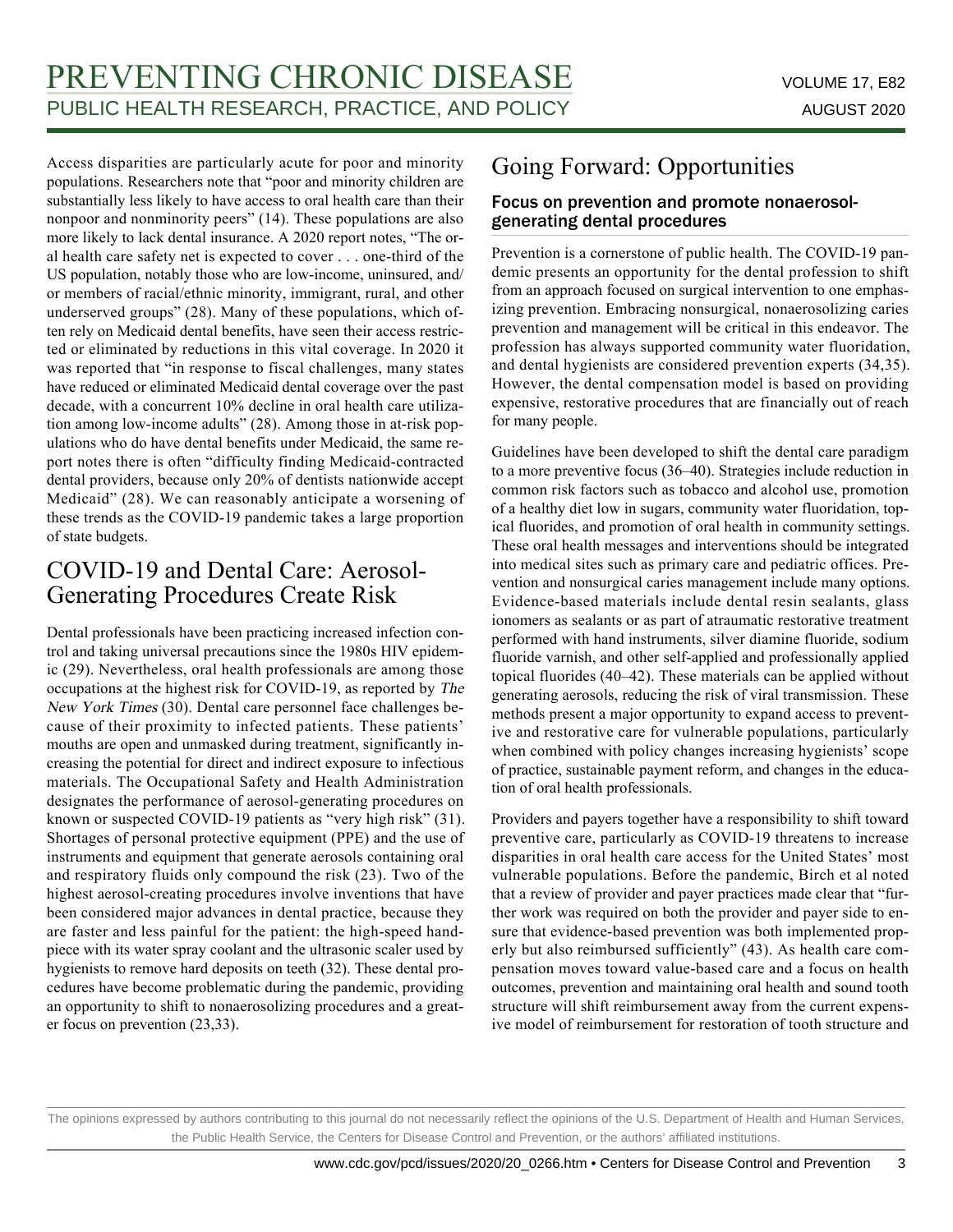# PREVENTING CHRONIC DISEASE VOLUME 17, E82 PUBLIC HEALTH RESEARCH, PRACTICE, AND POLICY AUGUST 2020

function (44). In particular, reimbursement policies, which traditionally have incentivized surgical, high-end restorative procedures like crowns and multisurface fillings, must be revisited to prioritize preventive and nonsurgical, nonaerosolizing treatments and make them more financially sustainable.

### Improve communication

Communications concerning patient and provider safety are critical (45). Surveillance and monitoring are needed to confirm whether transmission of COVID-19 occurs in the dental office. According to CDC (27), "There are currently no data available to assess the risk of SARS-CoV-2 transmission during dental practice." The availability of PPE for dental care should be monitored, and the effectiveness of various types of PPE should be determined. Many oral health care providers are anxious about returning to work, and many patients may be hesitant to enter a dental office. Communication and clarity are critical, especially with low-literacy populations. Messaging should include the importance of maintaining good oral health and its role in overall health.

### Protect and enhance Medicaid reimbursement

Dental coverage under Medicaid is mandated for children, but state Medicaid programs' approaches to oral health services for adults vary significantly, especially in terms of the comprehensive nature of such services (Figure). Only 19 states have "extensive" Medicaid dental benefits for adults (46). Among US adults aged 19 to 64, only 7.4% have Medicaid dental benefits and, alarmingly, 33.6% have no dental insurance benefits (47). The fiscal solvency of dental safety-net clinics will thus remain critical to serving at-risk populations during and after the pandemic. These sites will be needed more than ever, as delayed and postponed treatment increases need for more extensive and urgent care.



Figure. Extent of Medicaid adult dental benefits, by state. Source: Center for Health Care Strategies (46).

It is widely documented that during economic downturns, Medicaid enrollment increases (48). With unemployment increasing at an unprecedented rate, we can reasonably anticipate the same effect in this pandemic. During times of state budget cuts, dental Medicaid coverage is often at risk (49). In the immediate aftermath of the Great Recession during state fiscal years 2010 through 2012, 19 states reported restrictions in Medicaid adult dental benefits (50). Amidst the pandemic, many states have modified public payment policies to meet the demand of their most vulnerable residents, and it will be important that advocacy efforts secure continuity of these provisional changes. However, given current circumstances, it is imperative that policy makers consider expanding adult dental benefits under Medicaid rather than reducing them. Access disparities will likely increase without expansion of dental benefits under Medicaid.

### Ease dental workforce restrictions

Guidance for dental practice during COVID-19 continues to evolve, and regulations vary by state (51). As dental care resumes, it is critical that workforce policies and licensure scope are evaluated to address workforce utilization bottlenecks to respond to communities' needs more effectively and efficiently.

As of 2019, 11 states did not allow for some form of direct access to preventive oral health services by a dental team member outside of the dentist's supervision (52). In these states, a dentist must perform an examination before delivery of preventive care by a hygienist. Easing scope of practice and workforce restrictions would increase access to care. Increasing opportunities for dental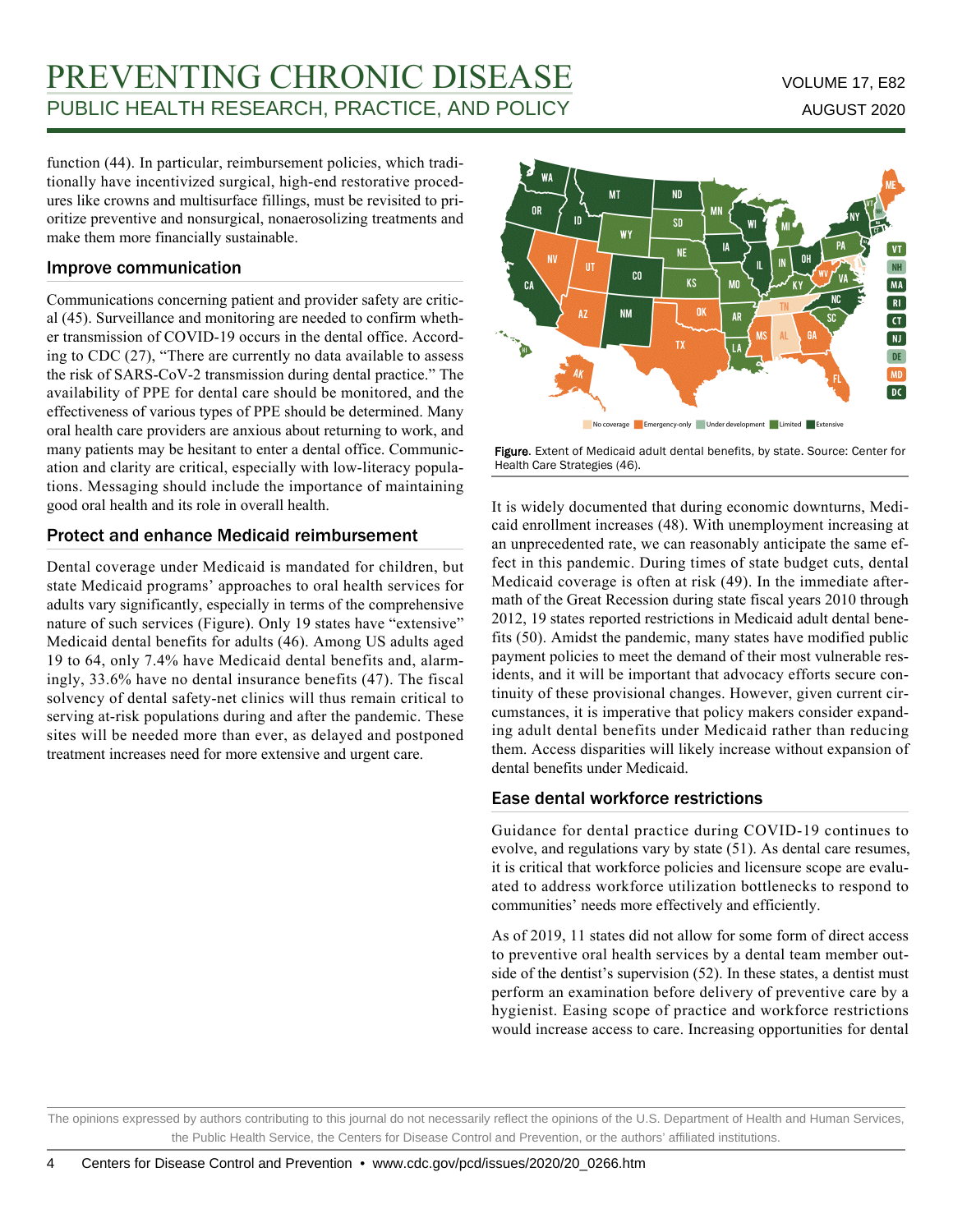team members like dental therapists, community dental health coordinators, and expanded function dental assistants — all currently in limited supply and restricted by dental practice acts in many states — would help bring needed, more affordable services to underserved communities.

### Advance teledentistry to address access gaps

The COVID-19 pandemic has thrust alternative modalities such as teledentistry to the forefront of policy considerations (53). Teledentistry supports the delivery of oral health services through electronic communication means, connecting providers and patients without usual time and space constraints. Teledentistry's unique ability to connect disadvantaged, primarily rural communities and the homebound with dental providers (54) makes this method particularly well-suited to address lack of access during and after the pandemic.

Teledentistry can be used for education, consultation, and triage, allowing providers to advise patients whether their dental concerns constitute a need for urgent or emergency care, whether a condition could be temporarily alleviated at home, or whether treatment could be postponed. When many dental offices are closed and people are largely staying at home, communication and information via teledentistry can help lessen the burden of people seeking dental care at overwhelmed emergency departments and urgent dental care settings. In more usual circumstances, teledentistry can also be used to facilitate access to preventive services and oral health education when members of the dental team can provide such services in community settings, such as schools, without onsite dentist supervision.

Before COVID-19, many states inhibited use of teledentistry through legislative barriers and limited public and private insurance reimbursement. Compared with dentistry, many medical and behavioral health providers have less restrictive regulations and insurance reimbursement policies concerning telehealth. A Washington Post report (55) was clear: "Telemedicine was largely ready for the influx." Teledentistry, on the other hand, was forced to play catch-up (56). Emergency reimbursement changes prompted by COVID-19 have brought relief, but post-pandemic, we recommend that legislators, regulatory authorities, and third-party payers consider making permanent the temporary modifications to teledentistry policies to support increased access.

### Implications for Public Health Practice: Dental Public Health's Roles

Health inequities are avoidable and unjust. Although SARS-Cov-2 has infected people worldwide, it has disproportionately affected those who are most disadvantaged. In the United States, people without good access to health care, healthy food, and a safe environment; with underlying health conditions; who live in crowded conditions; or who have become unemployed and homeless are especially vulnerable and at increased exposure to the virus. It is time to recognize the social determinants of health and rectify unjust conditions, systemic inequality, and racism.

Oral health disparities and inequities are part of the larger, cultural picture. There has been a tendency to blame the victim. Mary Otto, health journalist and author of the groundbreaking book Teeth (57), stated, "We see tooth decay through a moral lens, almost. We judge people who have oral disease as moral failures, rather than people who are suffering from a disease" (58).

It is perhaps not hyperbole to describe pandemic-related circumstances as creating a "perfect storm" in oral health care in the United States. Risk factors are elevated, access for the most vulnerable is limited, safety concerns are heightened, and the economy presents substantial challenges for patients and providers alike. The effects of COVID-19 are particularly acute for vulnerable populations, and the crisis has made evident the challenges and opportunities for oral health care in the United States. In such a time, oral health care providers and advocates must clearly communicate the importance of oral health to overall health, indicate the steps being taken to ensure patient and provider safety, and promote prevention and nonaerosolizing procedures (Table 2). Oral health should be included in policy considerations, continued research, monitoring, surveillance, and other aspects of health. Advocacy is crucial to make permanent the temporary regulatory changes being implemented to address the immediate crisis, ensure access to oral health care, address disparities and inequities, and improve population health.

# Acknowledgments

The authors received no financial support for this work. The findings and conclusions in this report are those of the authors and do not necessarily represent the official position of the Centers for Disease Control and Prevention. No borrowed material, copyrighted surveys, instruments, or tools were used for this article.

# Author Information

Corresponding Author: Zachary Brian, DMD, MHA, Director, North Carolina Oral Health Collaborative, Foundation for Health Leadership and Innovation, 2401 Weston Parkway, Suite 203, Cary, NC 27513. Telephone: 231-340-1732. Email: zachary.brian@foundationhli.org.

The opinions expressed by authors contributing to this journal do not necessarily reflect the opinions of the U.S. Department of Health and Human Services, the Public Health Service, the Centers for Disease Control and Prevention, or the authors' affiliated institutions.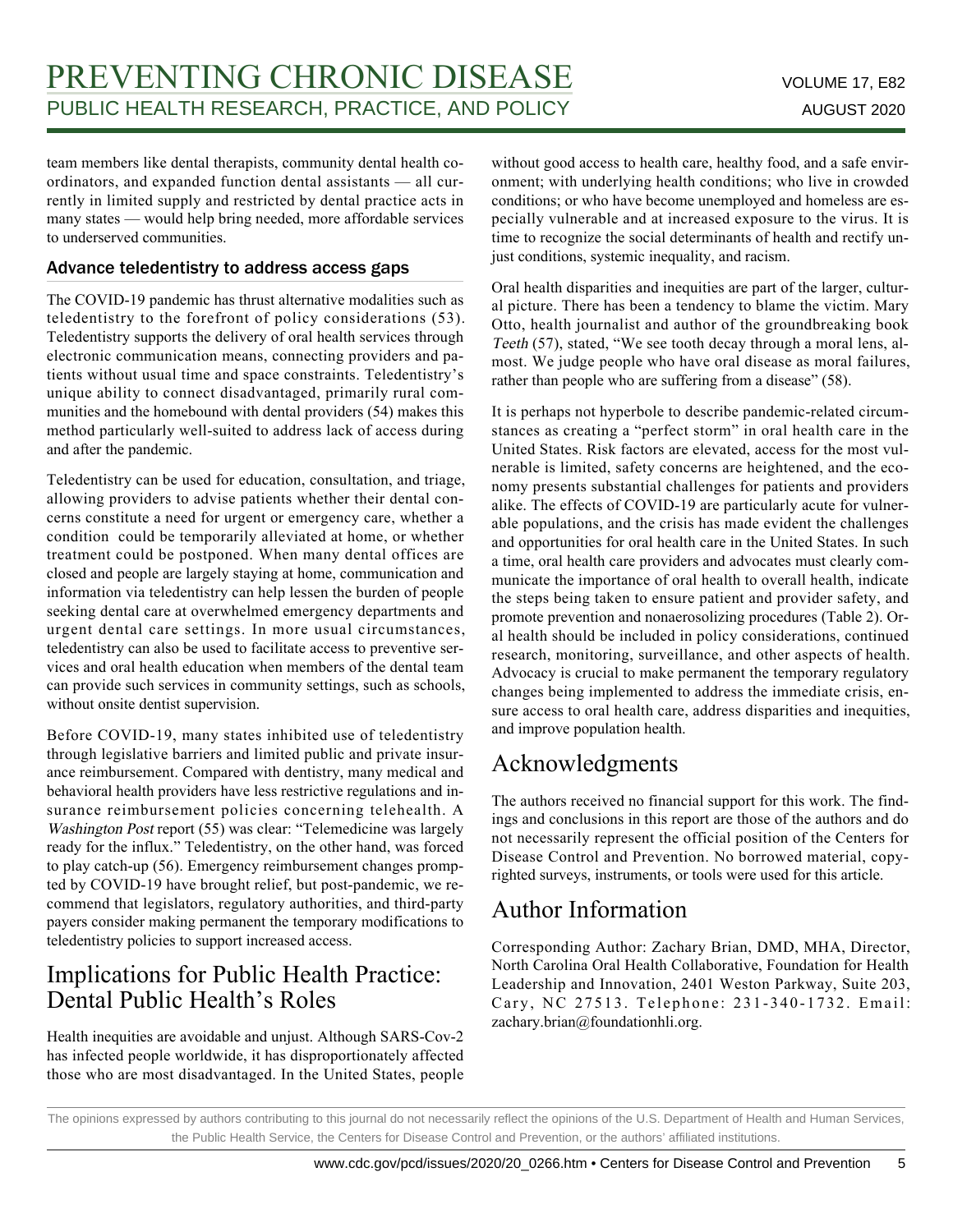Author Affiliations: <sup>1</sup>North Carolina Oral Health Collaborative, Foundation for Health Leadership and Innovation, Cary, North Carolina. <sup>2</sup>University of North Carolina at Chapel Hill Adams School of Dentistry and Gillings School of Global Public Health, Chapel Hill, North Carolina.

# References

- 1. World Health Organization. Coronavirus disease (COVID-19) pandemic. https://www.who.int/emergencies/diseases/novelcoronavirus-2019?gclid= EAIaIQobChMImpGHv7Do6QIVTLLICh2QdgaOEAAYASA AEgKT-PD\_BwE. Accessed May 28, 2020.
- 2. Bahl P, Doolan C, de Silva C, Chughtai AA, Bourouiba L, MacIntyre CR. Airborne or droplet precautions for health workers treating COVID-19? J Infect Dis 2020;jiaa189.
- American Dental Association. ADA recommending dentists 3. postpone elective procedures. https://www.ada.org/en/ publications/ada-news/2020-archive/march/adarecommending-dentists-postpone-elective-procedures. Accessed May 28, 2020.
- American Dental Association. HPI poll examines impact of 4. COVID-19 on dental practices. https://stage.ada.org/en/ publications/ada-news/2020-archive/april/hpi-poll-examinesimpact-of-covid-19-on-dental-practices?\_ ga=2.60007597.1221223386.1587062986- 9041569.1523984324. Accessed July 1, 2020.
- 5. American Dental Association. As some states consider reopening, ADA offers PPE guidance to dentists. https:// www.ada.org/en/press-room/news-releases/2020-archives/ april/postponement-statement. Accessed May 28, 2020.
- US Department of Health and Human Services. Oral health in 6. America: a report of the Surgeon General. https:// www.nidcr.nih.gov/sites/default/files/2017-10/ hck1ocv.%40www.surgeon.fullrpt.pdf. Accessed June 30, 2020.
- 7. Jepsen S, Blanco J, Buchalla W, Carvalho JC, Dietrich T, Dörfer C, et al. Prevention and control of dental caries and periodontal diseases at individual and population level: consensus report of group 3 of joint EFP/ORCA workshop on the boundaries between caries and periodontal diseases. J Clin Periodontol 2017;44(Suppl 18):S85–93.
- 8. Kaye EA, Sohn W, Garcia RI. The Healthy Eating Index and coronal dental caries in US adults: National Health and Nutrition Examination Survey 2011–2014. J Am Dent Assoc 2020;151(2):78–86.
- 9. Eke PI, Thornton-Evans GO, Wei L, Borgnakke WS, Dye BA, Genco RJ. Periodontitis in US Adults: National Health and Nutrition Examination Survey 2009–2014. J Am Dent Assoc 2018;149(7):576–588.e6.
- 10. Centers for Disease Control and Prevention. COVIDView: a weekly surveillance summary of US COVID-19 activity. https://www.cdc.gov/coronavirus/2019-ncov/covid-data/ covidview/index.html. Accessed June 28, 2020.
- 11. Centers for Disease Control and Prevention. Oral health surveillance report 2019. Table 26: percentage of dentate adults aged 20–64 with untreated tooth decay in permanent teeth. https://www.cdc.gov/oralhealth/publications/ OHSR2019-table-26.html. Accessed June 4, 2020.
- 12. Centers for Disease Control and Prevention. Health, United States. Spotlight: racial and ethnic disparities in heart disease; 2019. https://www.cdc.gov/nchs/hus/spotlight/ HeartDiseaseSpotlight\_2019\_0404.pdf. Accessed June 4, 2020.
- 13. Watt RG, Sheiham A. Integrating the common risk factor approach into a social determinants framework. Community Dent Oral Epidemiol 2012;40(4):289–96.
- 14. The National Academies, Institute of Medicine and National Research Council, Committee on Oral Health Access to Services. Improving access to oral health care for vulnerable and underserved populations. https://www.hrsa.gov/sites/ default/files/publichealth/clinical/oralhealth/ improvingaccess.pdf. Accessed May 28, 2020.
- 15. Centers for Disease Control and Prevention. Disparities in oral health. https://www.cdc.gov/oralhealth/oral\_health\_disparities/ index.htm. Accessed May 28, 2020.
- 16. Centers for Disease Control and Prevention. COVID-19 in racial and ethnic minority groups. https://www.cdc.gov/ coronavirus/2019-ncov/need-extra-precautions/racial-ethnicminorities.html. Accessed July 1, 2020.
- 17. Centers for Disease Control and Prevention. People of any age with underlying medical conditions. https://www.cdc.gov/ coronavirus/2019-ncov/need-extra-precautions/people-withmedical-conditions.html?CDC\_AA\_ refVal=https%3A%2F%2Fwww.cdc.gov%2Fcoronavirus%2F 2019-ncov%2Fneed-extra-precautions%2Fgroups-at-higherrisk.html. Accessed July 1, 2020.
- 18. Winning L, Linden GJ. Periodontitis and systemic disease: association or causality? Curr Oral Health Rep 2017;4(1):1–7.
- Liu W, Cao Y, Dong L, Zhu Y, Wu Y, Lv Z, et al. Periodontal 19. therapy for primary or secondary prevention of cardiovascular disease in people with periodontitis. Cochrane Database Syst Rev 2019;12(12):CD009197.
- 20. Pfefferbaum B, North CS. Mental health and the COVID-19 pandemic. N Engl J Med 2020;NEJMp2008017.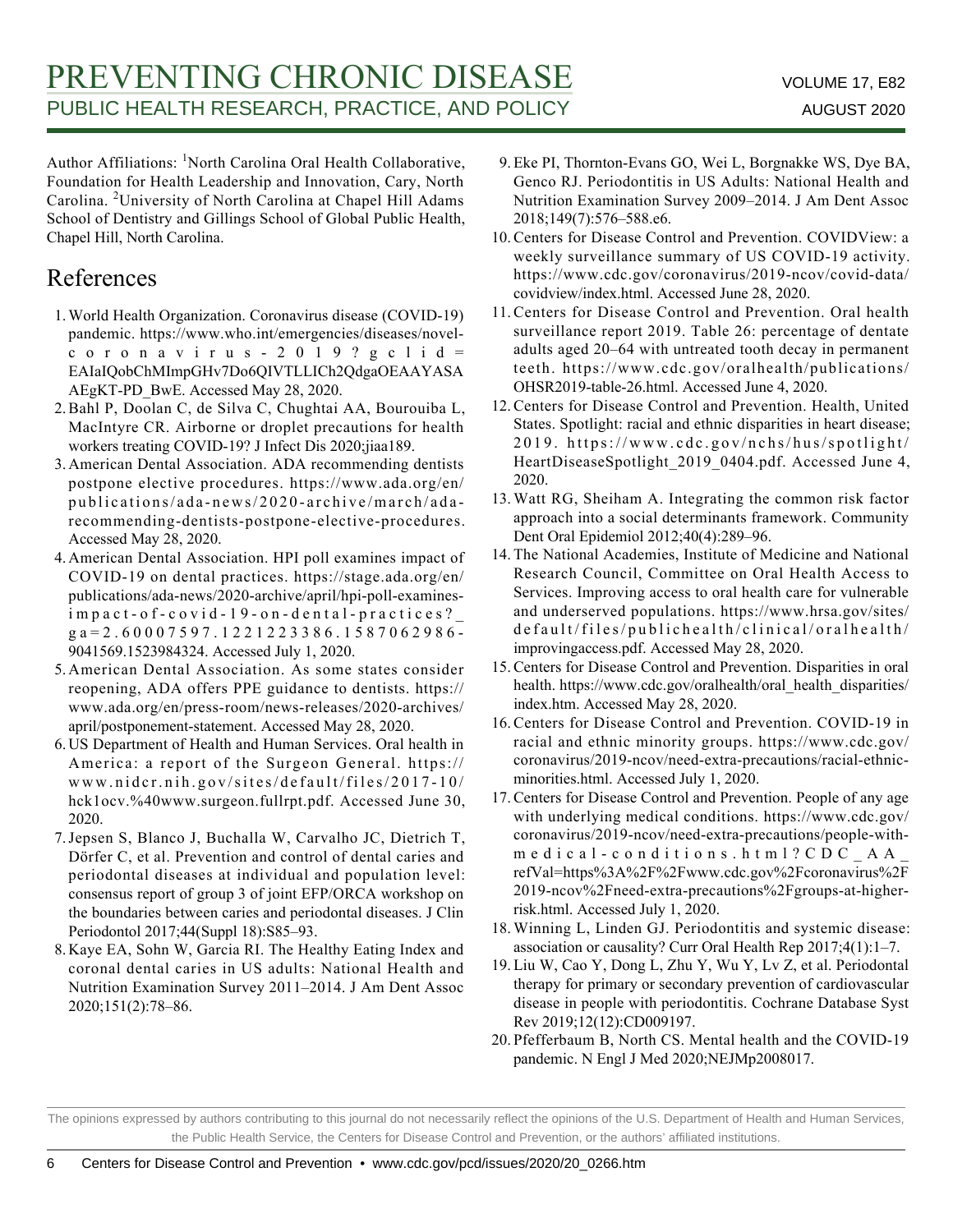- 21. Kisely S.No mental health without oral health. Can J Psychiatry 2016;61(5):277–82.
- 22. Atchison KA, Rozier RG, Weintraub JA. Integration of oral health and primary care: communication, coordination, and referral. Discussion paper. Washington (DC): National Academy of Medicine; 2018. https://nam.edu/integration-oforal-health-and-primary-care-communication-coordinationand-referral/. Accessed July 26, 2020.
- 23. Centers for Disease Control and Prevention. Guidance for dental settings. https://www.cdc.gov/coronavirus/2019-ncov/ hcp/dental-settings.html. Accessed May 28, 2020.
- 24. Bersell CH. Access to oral health care: a national crisis and call to reform. J Dent Hyg 2017;91(1):6–14.
- Wong LE, Hawkins JE, Langness S, Murrell KL, Iris P, 25. Sammann A. Where are all the patients? Addressing COVID-19 fear to encourage sick patients to seek emergency care. N Engl J Med Catalyst 2020. https://catalyst.nejm.org/doi/pdf/ 10.1056/CAT.20.0231
- 26. Centers for Disease Control and Prevention. School dentalsealant programs could prevent most cavities, lower treatment costs in vulnerable children. https://www.cdc.gov/media/ releases/2016/p1018-dental-sealants.html. Accessed July 20, 2020.
- 27. Griffin SO, Wei L, Gooch BF, Weno K, Espinoza L. Vital signs: dental sealant use and untreated tooth decay among U.S. school-aged children. MMWR Morb Mortal Wkly Rep 2016; 65(41):1141–5.
- 28. Northridge ME, Kumar A, Kaur R. Disparities in access to oral health care. Annu Rev Public Health 2020;41(1):513–35.
- 29. Kohn WG, Collins AS, Cleveland JL, Harte JA, Eklund KJ, Malvitz DM; Centers for Disease Control and Prevention (CDC). Guidelines for infection control in dental health-care settings — 2003. MMWR Recomm Rep 2003;52(RR-17,RR-17):1–61.
- 30. Gamio L. The workers who face the greatest coronavirus risk. The New York Times. Mar 15, 2020. https:// www.nytimes.com/interactive/2020/03/15/business/economy/ coronavirus-worker-risk.html. Accessed July 16, 2020.
- 31. Occupational Safety and Health Administration. Dentistry workers and employers. https://www.osha.gov/SLTC/covid-19/dentistry.html. Accessed May 28, 2020.
- 32. Harrel SK, Molinari J. Aerosols and splatter in dentistry: a brief review of the literature and infection control implications. J Am Dent Assoc 2004;135(4):429–37.
- Ge ZY, Yang LM, Xia JJ, Fu XH, Zhang YZ. Possible aerosol 33. transmission of COVID-19 and special precautions in dentistry. J Zhejiang Univ Sci B 2020;21(5):361–8.
- American Dental Association. ADA fluoridation policy. http:// 34. www.ada.org/en/public-programs/advocating-for-the-public/ fluoride-and-fluoridation/ada-fluoridation-policy. Accessed July 1, 2020.
- 35. American Dental Hygienists' Association. Standards for clinical dental hygiene practice. https://www.adha.org/ resources-docs/2016-Revised-Standarrds-for-Clinical-Hygiene-Practice.pdf. Accessed July 1, 2020.
- Scottish Intercollegiate Guidelines Network. Dental 36. interventions to prevent caries in children. https:// www.sign.ac.uk/assets/sign138.pdf. Accessed June 30, 2020.
- 37. Pitts NB, Zero DT. White paper on dental caries prevention and management. A summary of the current evidence and key issues in controlling this preventable disease. FDI World Dental Federation. http://www.fdiworlddental.org/sites/default/ files/media/documents/2016-fdi\_cpp-white\_paper.pdf. Accessed July 16, 2020.
- 38. Public Health England. Delivering better oral health: an evidence-based toolkit for prevention. Third edition. https:// www.gov.uk/government/uploads/system/uploads/attachment\_ data/file/601832/delivering\_better\_oral\_health.pdf. Accessed June 30, 2020.
- Slayton RL, Urquhart O, Araujo MWB, Fontana M, Guzmán-39. Armstrong S, Nascimento MM, et al. Evidence-based clinical practice guideline on nonrestorative treatments for carious lesions: a report from the American Dental Association. J Am Dent Assoc 2018;149(10):837–849.e19.
- 40. Urquhart O, Tampi MP, Pilcher L, Slayton RL, Araujo MWB, Fontana M, et al. Nonrestorative treatments for caries: systematic review and network meta-analysis. J Dent Res 2019;98(1):14–26.
- Al-Halabi M, Salami A, Alnuaimi E, Kowash M, Hussein I. 41. Assessment of paediatric dental guidelines and caries management alternatives in the post COVID-19 period. A critical review and clinical recommendations. Eur Arch Paediatr Dent 2020.
- 42. Cianetti S, Pagano S, Nardone M, Lombardo G. Model for taking care of patients with early childhood caries during the SARS-Cov-2 pandemic. Int J Environ Res Public Health 2020; 17(11):3751.
- 43. Birch S, Bridgman C, Brocklehurst P, Ellwood R, Gomez J, Helgeson M, et al. Prevention in practice—a summary. BMC Oral Health 2015;15(S1,Suppl 1):S12.
- Pitts NB, Zero DT, Marsh PD, Ekstrand K, Weintraub JA, 44. Ramos-Gomez F, et al. Dental caries. Nat Rev Dis Primers 2017;3(1):17030.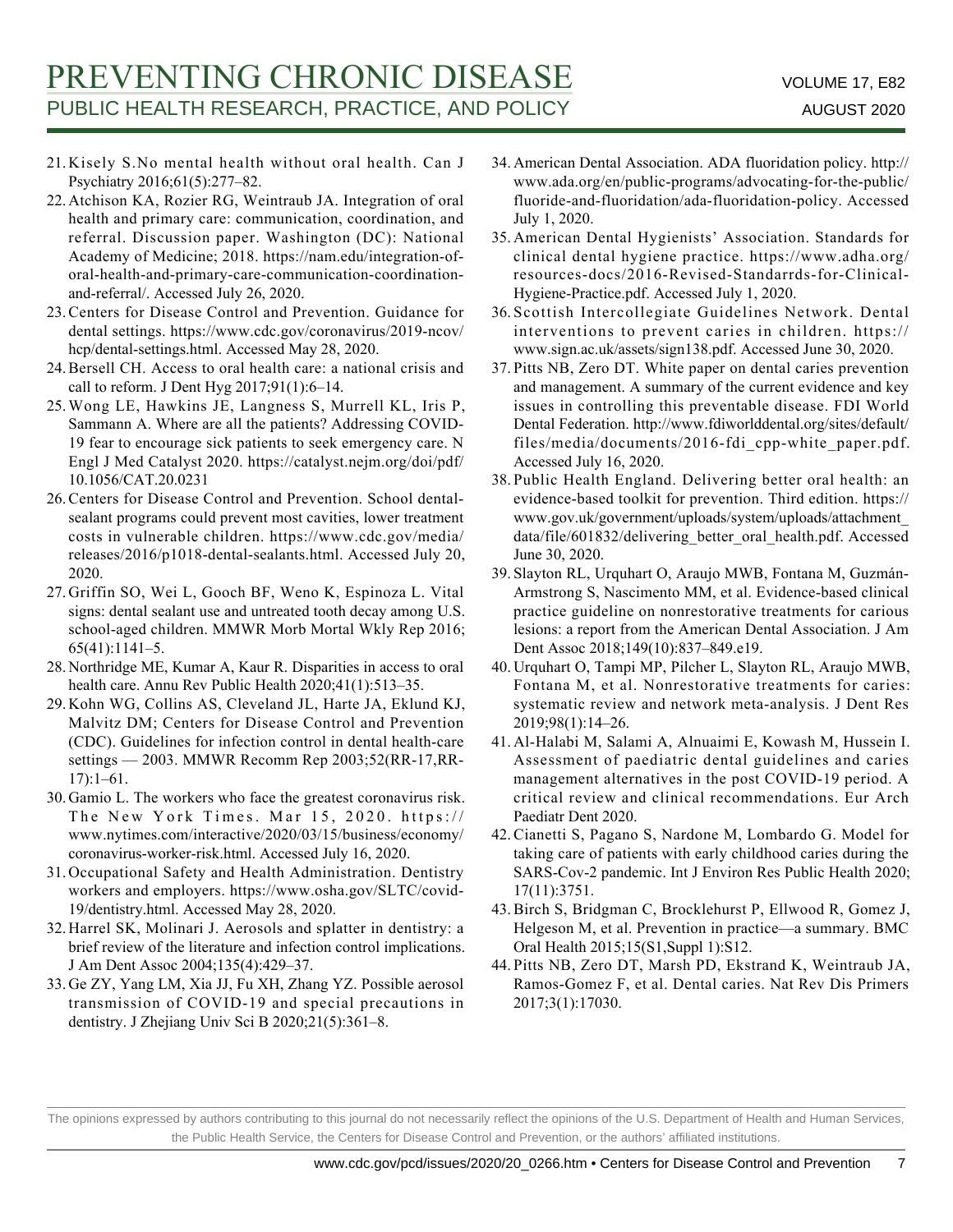- World Health Organization. Risk communication and 45. community engagement readiness and response to coronavirus disease (COVID-19): interim guidance. https://www.who.int/ publications/i/item/risk-communication-and-communityengagement-readiness-and-initial-response-for-novelcoronaviruses-(-ncov). Accessed July 1, 2020.
- 46. Center for Health Care Strategies. Medicaid adult dental benefits: an overview. https://www.chcs.org/media/Adult-Oral-Health-Fact-Sheet\_091519.pdf. Accessed May 28, 2020.
- American Dental Association. Dental benefits and Medicaid. 47. https://www.ada.org/en/science-research/health-policyinstitute/dental-statistics/dental-benefits-and-medicaid. Accessed May 28, 2020.
- 48. Benitez J, Perez V, Seiber E. Medicaid access during economic distress: lessons learned from the great recession. Med Care Res Rev 2020;1077558720909237.
- 49. Decker SL, Lipton BJ. Do Medicaid benefit expansions have teeth? The effect of Medicaid adult dental coverage on the use of dental services and oral health. J Health Econ 2015; 44:212–25.
- 50. Snyder L, Rudowitz R. Trends in state Medicaid programs: looking back and looking ahead. Kaiser Family Foundation; 2016. https://www.kff.org/medicaid/issue-brief/trends-in-statemedicaid-programs-looking-back-and-looking-ahead/view/ print/. Accessed July 16, 2020.
- 51. ADA Center for Professional Success. COVID-19 state mandates and recommendations. https://success.ada.org/en/ practice-management/patients/covid-19-state-mandates-andrecommendations. Accessed July 1, 2020.
- 52. Oral Health Workforce Research Center. Variation in dental hygiene scope of practice by state. http:// www.oralhealthworkforce.org/wp-content/uploads/2019/01/ Single-Page-Layout-Final-2019.pdf. Accessed May 28, 2020.
- 53. DentaQuest. COVID-19 puts teledentistry in the spotlight; 2020. https://whatsnew.dentaquest.com/covid-19-putsteledentistry-in-the-spotlight/. Accessed July 8, 2020.
- Jampani ND, Nutalapati R, Dontula BS, Boyapati R. 54. Applications of teledentistry: A literature review and update. J Int Soc Prev Community Dent 2011;1(2):37–44.
- 55. Kritz F. Telemedicine keeps doctors and patients connected at a safe remove. The Washington Post. May 16, 2020. https:// www.washingtonpost.com/health/telemedicine-keeps-doctorsand-patients-connected-at-a-safe-remove/2020/05/14/ 5f1fa262-742b-11ea-ae50-7148009252e3\_story.html. Accessed July 16, 2020.
- 56. Hartwell C; California Dental Association. Teledentistry beyond COVID-19: applications for private practice; 2020. https://www.cda.org/Home/News-and-Events/Newsroom/ Article-Details/teledentistry-beyond-covid-19-applications-forprivate-practice. Accessed July 1, 2020.
- 57. Otto M. Teeth: the story of beauty, inequality, and the struggle for oral health in America. 1st edition. New York (NY): The New Press; 2017.
- 58. Beck J. Why dentistry is separate from medicine: the divide sometimes has devastating consequences.The Atlantic. March 9, 2017. https://www.theatlantic.com/health/archive/2017/03/ why-dentistry-is-separated-from-medicine/518979/. Accessed July 16, 2020

The opinions expressed by authors contributing to this journal do not necessarily reflect the opinions of the U.S. Department of Health and Human Services, the Public Health Service, the Centers for Disease Control and Prevention, or the authors' affiliated institutions.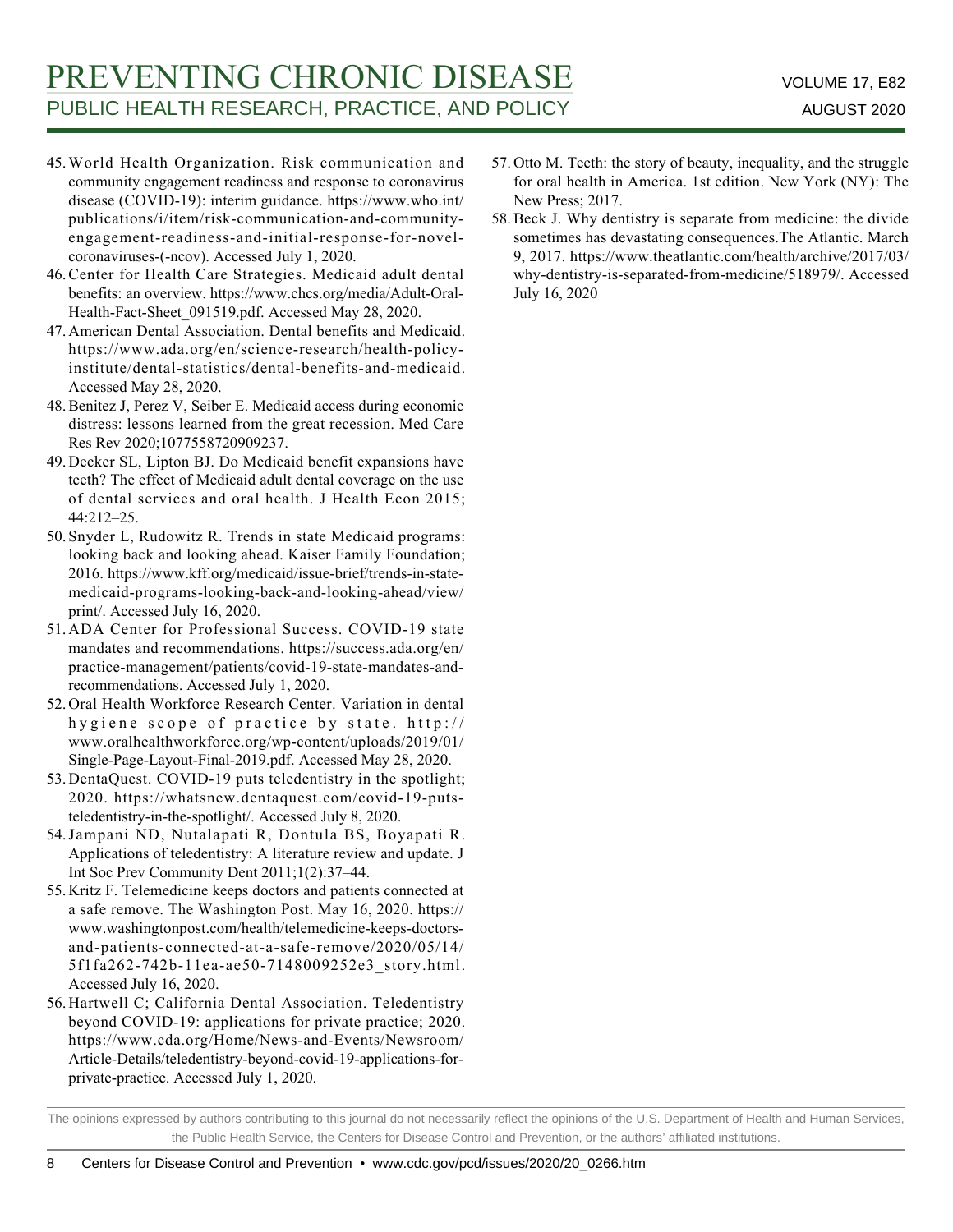## Tables

#### Table 1. Percentage of COVID-19 Hospitalized Cases in COVID-NET Catchment Areas and Prevalence of Dental and Other Chronic Conditions in the United States, by Race/Ethnicity, 2020

| Characteristic     | % of COVID-19<br><b>Hospitalized Cases</b> | <b>COVID-NET Catchment</b><br>Area for Comparison | % of Periodontitis<br>(Gum Disease)   | % of Untreated<br><b>Dental Caries</b><br>(Tooth Decay) | % With Diabetes<br>(Physician-<br>Diagnosed and<br>Undiagnosed) | % of Self-<br>Reported<br><b>Heart Disease</b> |
|--------------------|--------------------------------------------|---------------------------------------------------|---------------------------------------|---------------------------------------------------------|-----------------------------------------------------------------|------------------------------------------------|
| Population         | COVID-NET. 14<br>iurisdictions             | COVID-NET. 14<br>jurisdictions                    | US dentate adults<br>aged $\geq$ 30 y | US dentate adults<br>aged 20-64 y                       | US adults aged $\geq$ 20 y                                      | US adults aged<br>$\geq$ 18 y                  |
| Period             | As of June 20, 2020                        | As of June 20, 2020                               | 2009-2014                             | 2011-2016                                               | 2015-2016                                                       | 2017                                           |
| Source             | CDC(10)                                    | CDC(10)                                           | NCHS, NHANES (9)                      | NCHS, NHANES (11)                                       | NCHS, NHANES (12)                                               | NCHS, NHIS<br>(12)                             |
| Non-Hispanic White | 32.8                                       | 58.8                                              | 37.0                                  | 22.2                                                    | 13.0                                                            | 11.5                                           |
| Non-Hispanic Black | 32.6                                       | 17.7                                              | 56.6                                  | 40.2                                                    | 19.6                                                            | 9.5                                            |
| Hispanic           | 22.0                                       | 14.0                                              | a                                     | a                                                       | 21.5                                                            | 7.4                                            |
| Mexican American   | a                                          | a                                                 | 59.7                                  | 37.1                                                    | a                                                               | a                                              |
| Other Hispanic     | a                                          | a                                                 | 48.5                                  | a                                                       | a                                                               | a                                              |

Abbreviations: CDC, Centers for Disease Control and Prevention; COVID-19, coronavirus disease 2019; COVID-NET, COVID-19–Associated Hospitalization Surveillance Network; NCHS, National Center for Health Statistics; NHANES, National Health and Nutrition Examination Survey; NHIS, National Health Interview Survey. <sup>a</sup> Studies vary in definitions used for Hispanic ethnicity.